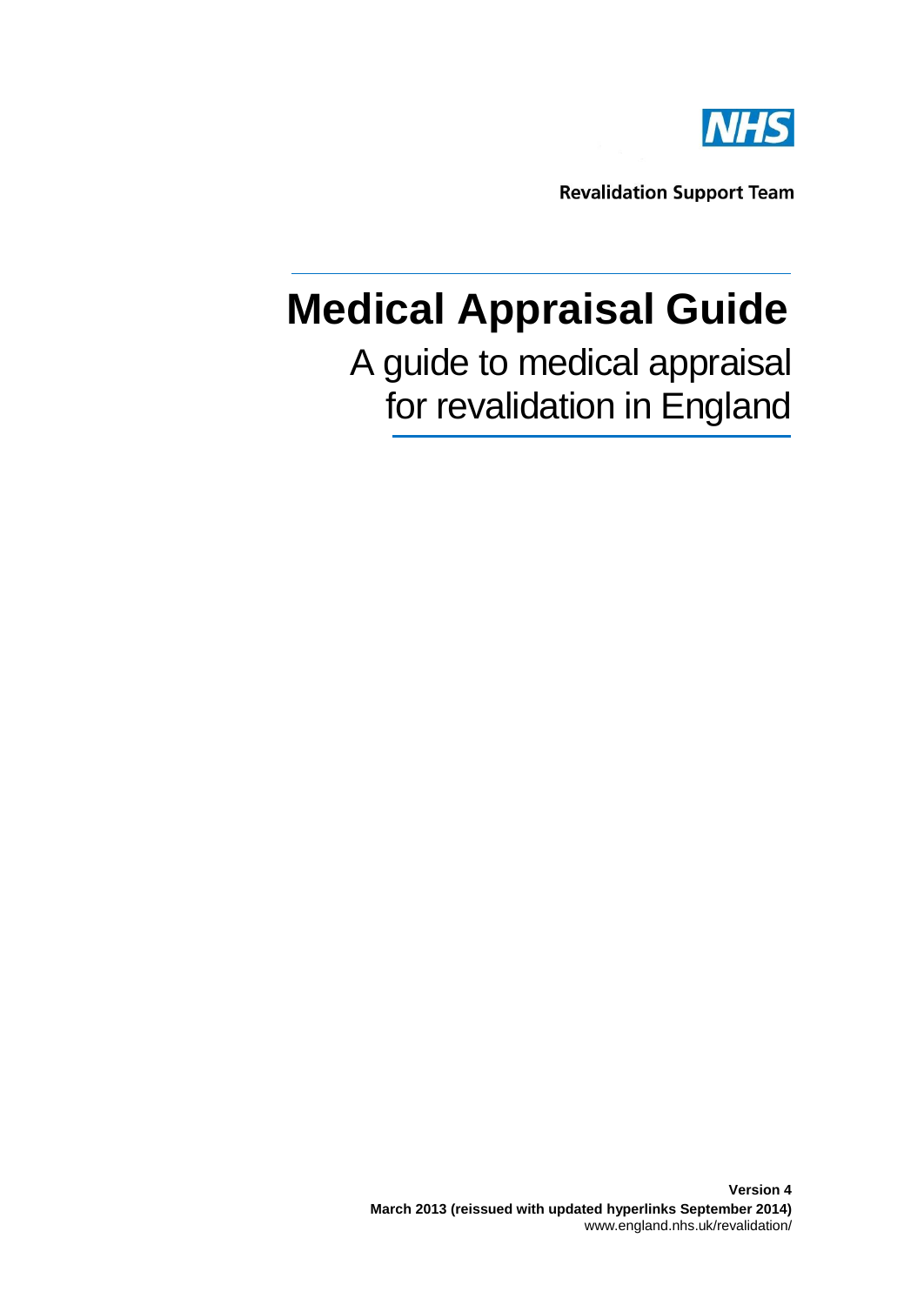

## **Contents**

| Introduction                                     | 3  |
|--------------------------------------------------|----|
| Purpose and context                              | 4  |
| Primary audience                                 | 4  |
| What is medical appraisal?                       | 5  |
| Medical appraisal in the context of revalidation | 6  |
| Essential components of the appraisal process    | 7  |
| Figure 1: Medical appraisal                      | 7  |
| Stage 1: Inputs to appraisal                     | 8  |
| Stage 2: The confidential appraisal discussion   | 13 |
| Stage 3: Outputs from appraisal                  | 14 |
| Conclusion                                       | 17 |
| Appendix 1: Useful documents                     | 18 |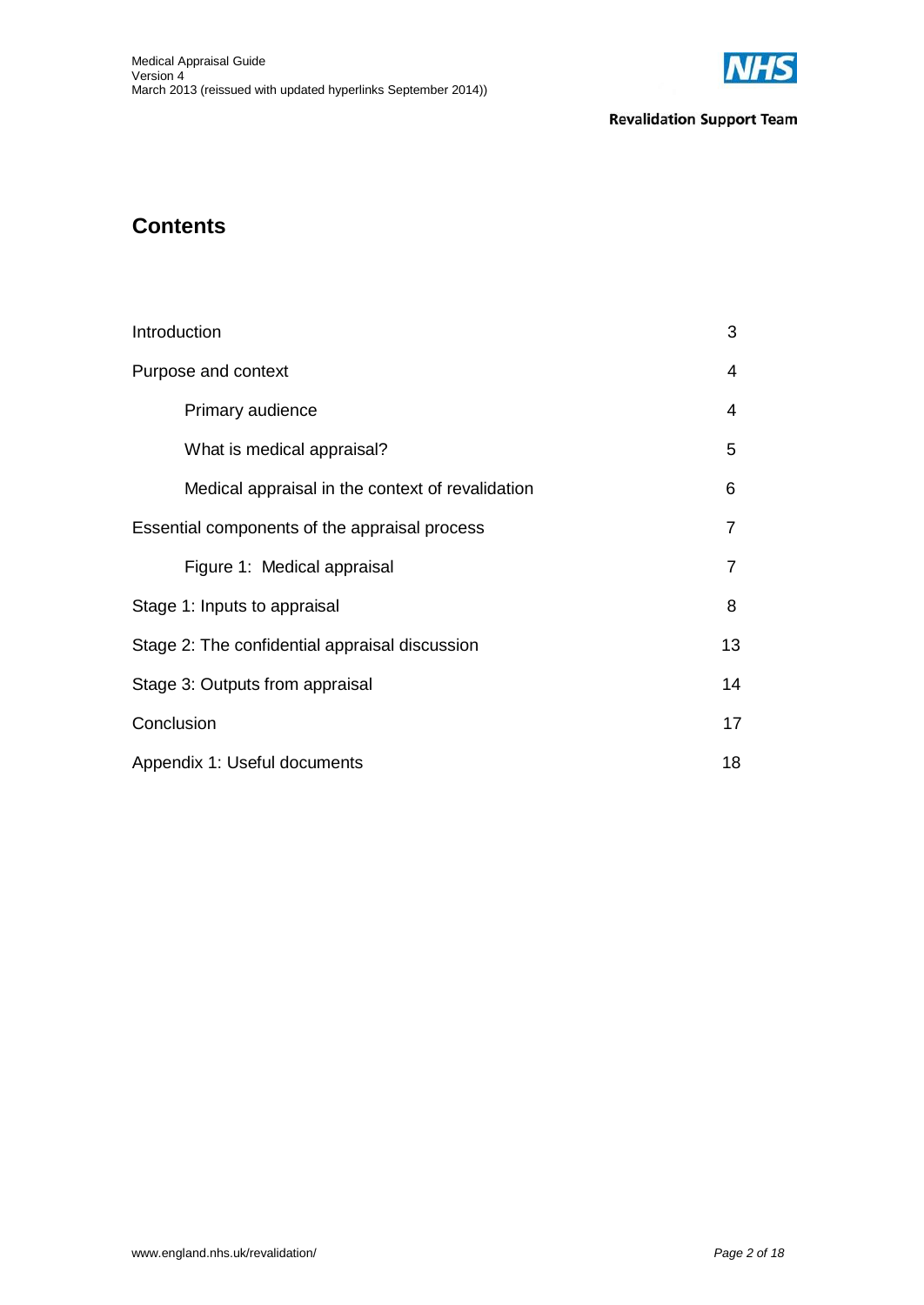

## **Introduction**

Revalidation of doctors is a key component of a range of measures designed to improve the quality of care for patients; it is the process by which the General Medical Council (GMC) confirms the continuation of a doctor's licence to practise in the UK. The purpose of revalidation is to assure patients and the public, employers and other healthcare professionals that licensed doctors are up to date and fit to practise.

Through a formal link with their organisation, determined usually by employment or contracting arrangements, doctors relate to a senior doctor in the organisation, the responsible officer. The responsible officer makes a recommendation about the doctor's fitness to practise to the GMC. The recommendation will be based on the outcome of the doctor's annual appraisals over the course of five years, combined with information drawn from the organisational clinical governance systems. Following the responsible officer's recommendation, the GMC decides whether to renew the doctor's licence.

The responsible officer is accountable for the quality assurance of the appraisal and clinical governance systems in their organisation. Improvement to these systems will support doctors in developing their practice more effectively, adding to the safety and quality of health care. This also enables early identification of doctors whose practice needs attention, allowing for more effective intervention.

All doctors who wish to retain their GMC licence to practise need to participate in revalidation.

This publication has been prepared by the NHS Revalidation Support Team (RST). The RST works in partnership with the Department of Health (England), the GMC and other organisations to deliver an effective system of revalidation for doctors in England.

All RST publications are created in collaboration with partners and stakeholders.

The *Medical Appraisal Guide* was tested as part of an extensive programme of testing and piloting with over 4,000 doctors, from which the quotes in this document have been derived.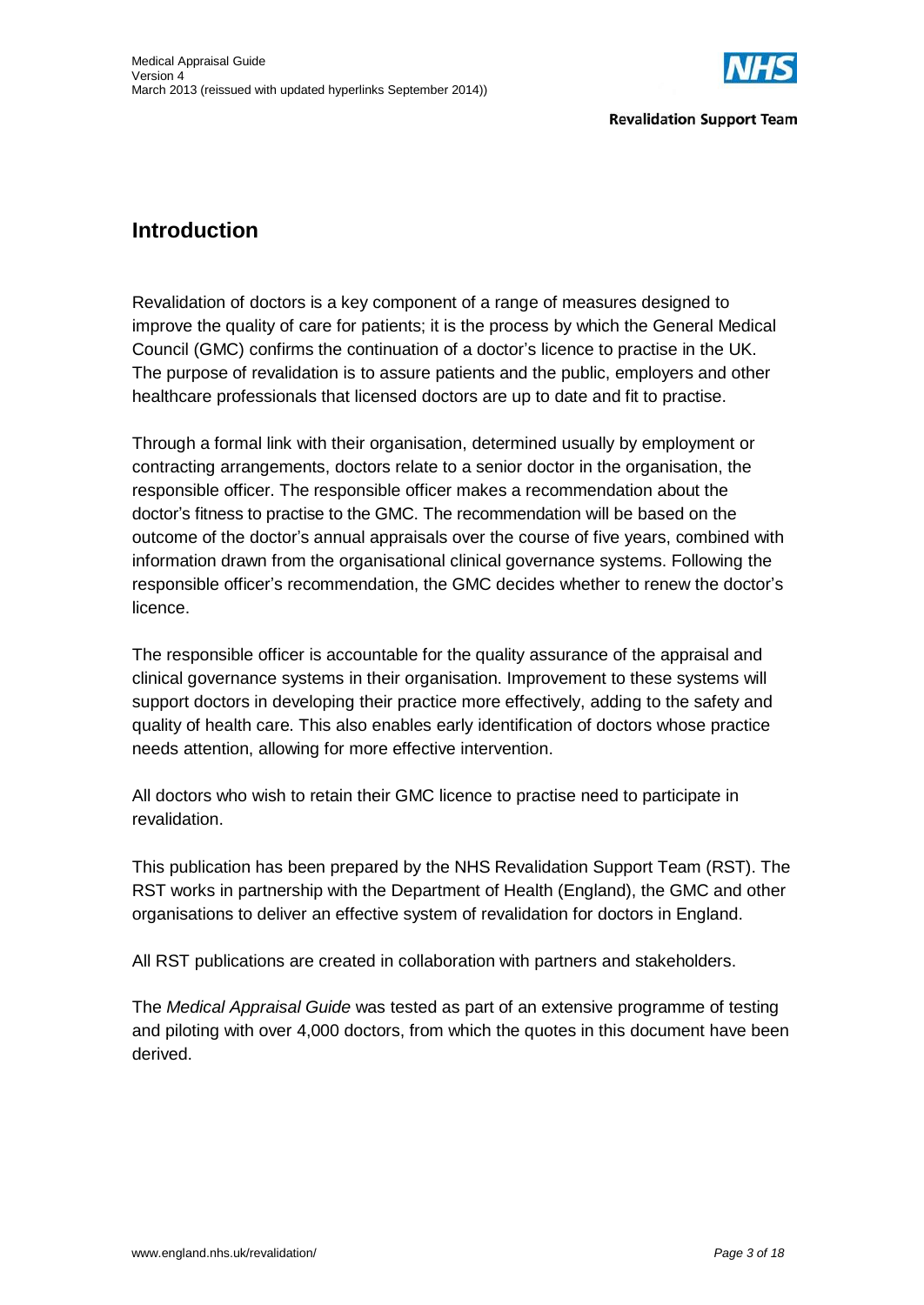

## **Purpose and context**

The Medical Appraisal Guide (MAG) describes how medical appraisal can be carried out effectively. It is designed to help:

- doctors understand what they need to do to prepare for and participate in appraisal
- appraisers and designated bodies ensure that appraisal is carried out consistently and to a high standard.

The General Medical Council has set out its generic requirements for medical practice and appraisal in three main documents:

- *Good Medical Practice* (GMC, 2013)1
- *Good Medical Practice Framework for Appraisal and Revalidation* (GMC, 2013)
- *Supporting Information for Appraisal and Revalidation* (GMC, 2012).

These are supported by guidance from the medical royal colleges and faculties, which give the specialty context for the supporting information required for appraisal.

Doctors should also have regard for any guidance that the employing or contracting organisation may provide concerning local policies.

#### **Primary audience**

This document should be read by:

- doctors
- appraisers
- officers in designated bodies and in organisations providing appraisal services.

<sup>1</sup> This document was prepared with reference to the 2011 consultation draft of *Good Medical Practice*. A new edition was published on 25 March 2013.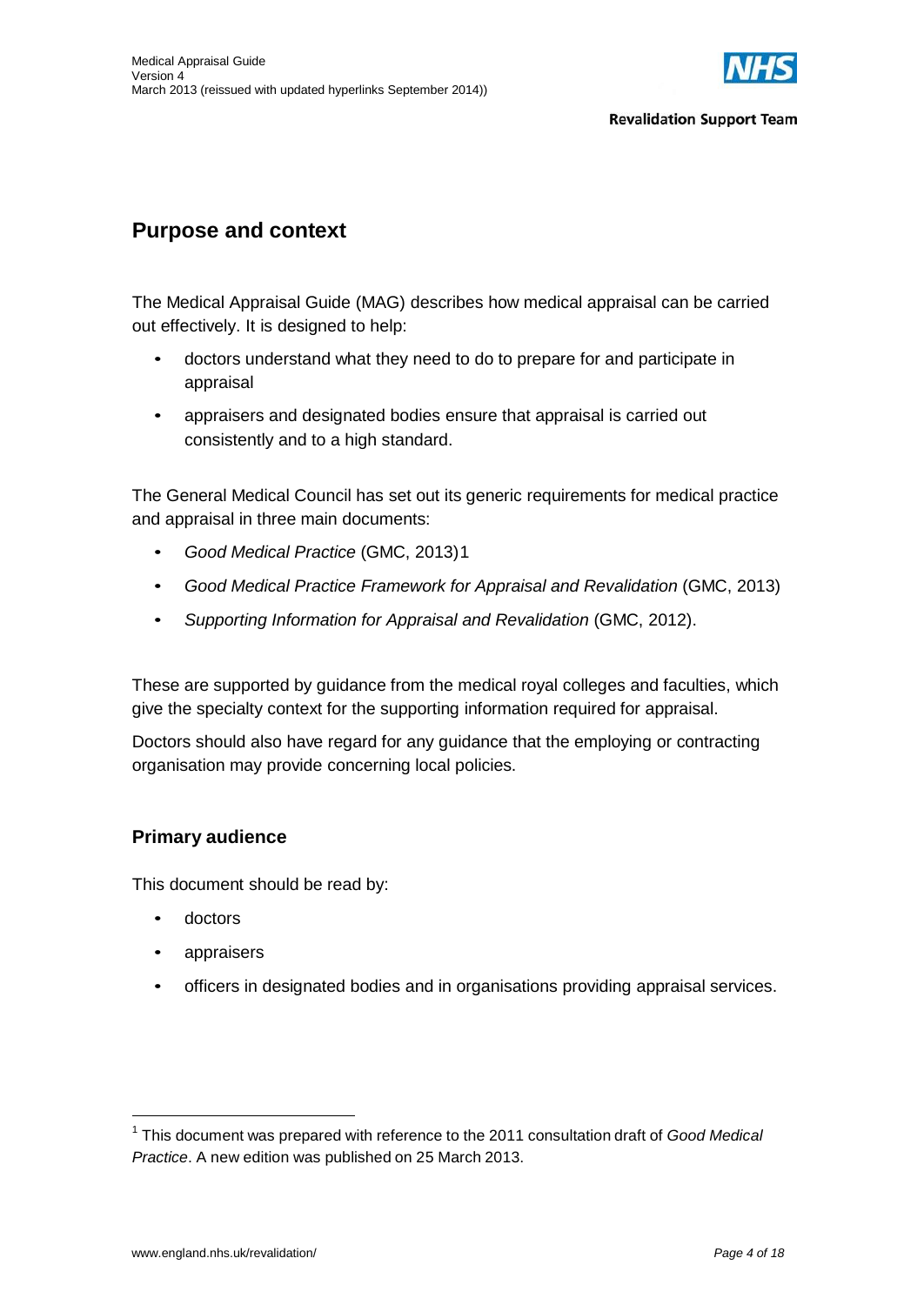

#### **What is medical appraisal?**

Medical appraisal is a process of facilitated self-review supported by information gathered from the full scope of a doctor's work.

Medical appraisal can be used for four purposes:

- 1. To enable doctors to discuss their practice and performance with their appraiser in order to demonstrate that they continue to meet the principles and values set out in *Good Medical Practice* and thus to inform the responsible officer's revalidation recommendation to the GMC.
- 2. To enable doctors to enhance the quality of their professional work by planning their professional development.
- 3. To enable doctors to consider their own needs in planning their professional development.

and may also be used

4. To enable doctors to ensure that they are working productively and in line with the priorities and requirements of the organisation they practise in.

There is a potential conflict of interest when this last purpose, which is normally part of the job planning process, is combined with the revalidation and developmental elements of appraisal. For this reason organisations should (and most do) separate the two processes of appraisal and job planning, though the outputs from each will inform the other.

*"Appraisal allows me to stand back from my work and think about how I can improve what I am doing…"*

*Consultant physician*

The *Medical Appraisal Guide* is intended to complement and build on existing processes for appraisal. It is not intended to replace effective existing processes, where these are in place, and recognises that different groups of doctors require different processes to reflect their own circumstances. The appraisal of clinical academics, for example, should continue to follow the Follett principles.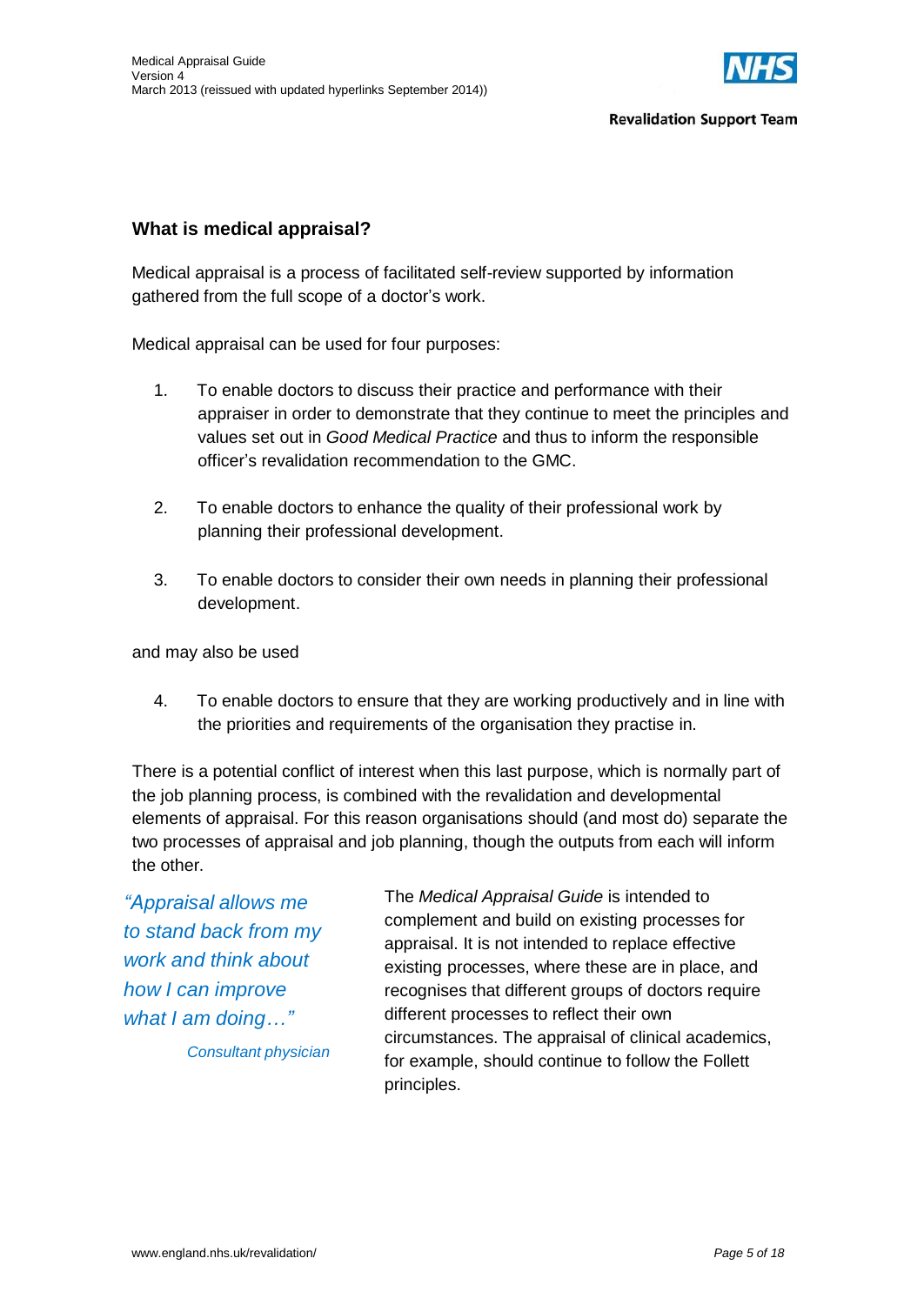

Effective medical appraisal and subsequent revalidation will both satisfy the requirements of *Good Medical Practice* and support the doctor's professional development.

Doctors in training will revalidate through the Annual Review of Competence Progression (ARCP) and do not need to participate in the appraisal process as described in this document.

#### **Medical appraisal in the context of revalidation**

Revalidation is the process by which licensed doctors demonstrate that they remain up to date and fit to practise. Revalidation is based both on local clinical governance and appraisal processes. *"It is important that doctors understand that they [are] required to participate in this process…"*

*Responsible officer*

The GMC has defined the principles and values on which doctors, as professionals, should base their practice in *Good Medical Practice*.

Effective medical appraisal and subsequent revalidation will satisfy the requirements of *Good Medical Practice* and support the doctor's professional development. This process is supervised by the responsible officer.

Where indicated, the responsible officer will inform the GMC of any concerns about a doctor's fitness to practise, or a doctor's refusal to engage in the processes that inform the revalidation process.

It is important that these issues are addressed as they arise and not solely when the revalidation recommendation is due.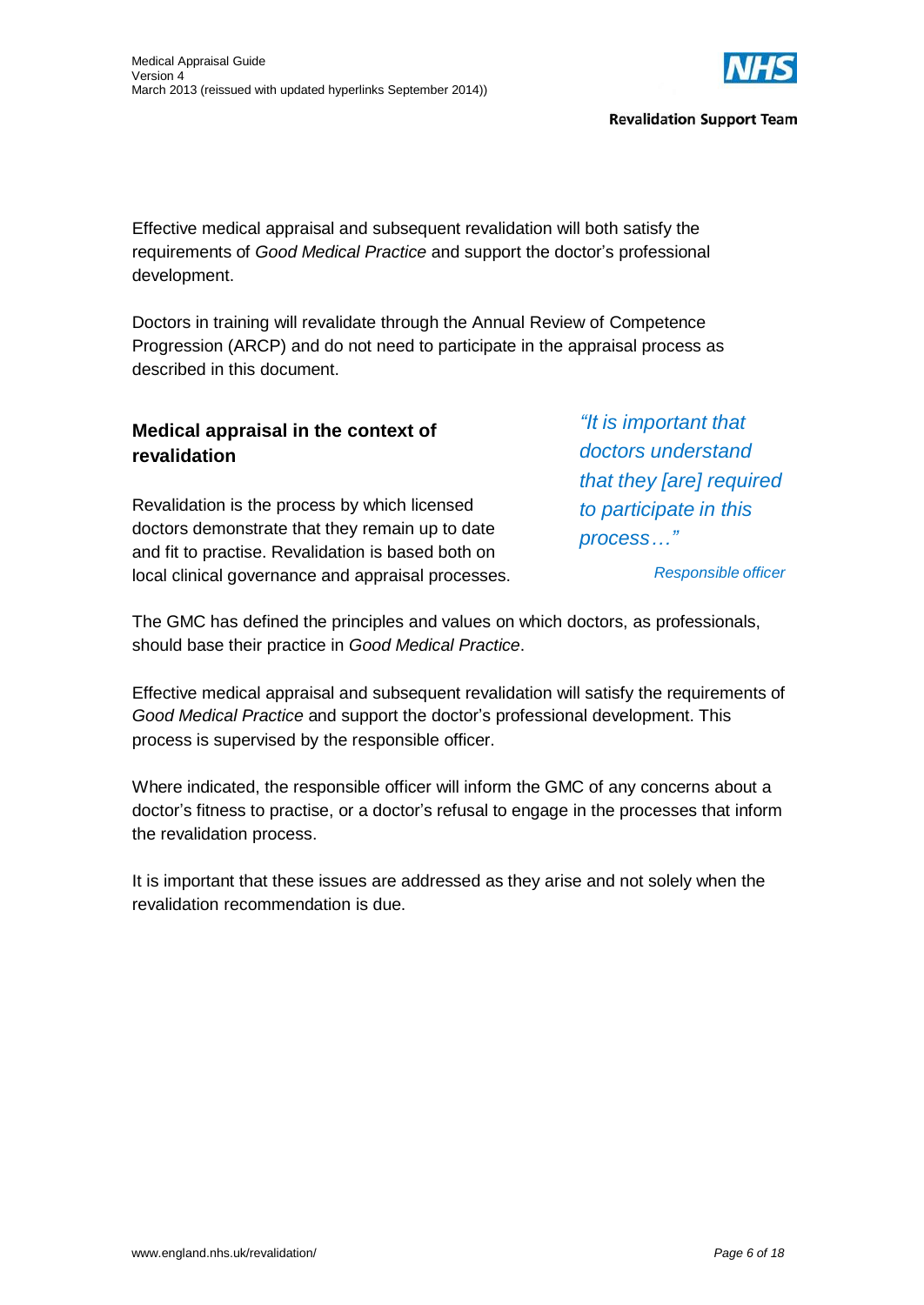

## **Essential components of the appraisal process**

Medical appraisal is undertaken annually at a meeting between a doctor and a colleague who is trained as an appraiser.

The appraiser is a trained and skilled individual whose skills and competencies are described in the document *Quality Assurance of Medical Appraisers* (RST, 2013).

The doctor is required to collect supporting information that is relevant to their scope and nature of work.

There are three stages in the medical appraisal process, as shown in Figure 1:

- 1. Inputs to appraisal
- 2. The confidential appraisal discussion
- 3. Outputs of appraisal.

Each of these components is described in this document. Some individual doctors, groups of doctors or organisations may require more detail on a particular aspect of the process.

This guide is therefore supplemented by a number of briefings which clarify particular **Figure 1** MEDICAL APPRAISAL



aspects of the appraisal process and how they relate to particular groups of doctors. The following RST briefings are available on the RST website: [colleague](http://www.england.nhs.uk/revalidation/doctors/feedback/) and patient [feedback,](http://www.revalidationsupport.nhs.uk/responsible_officer/Colleagueandpatientfeedback.php) [locum doctors,](http://www.england.nhs.uk/revalidation/doctors/locum-ad/) [locum agencies.](http://www.england.nhs.uk/revalidation/emp-bod-hr/locum/)

If more detailed guidance is needed, individuals should contact their responsible officer. It may also be appropriate to discuss specialty issues with the appropriate college or faculty.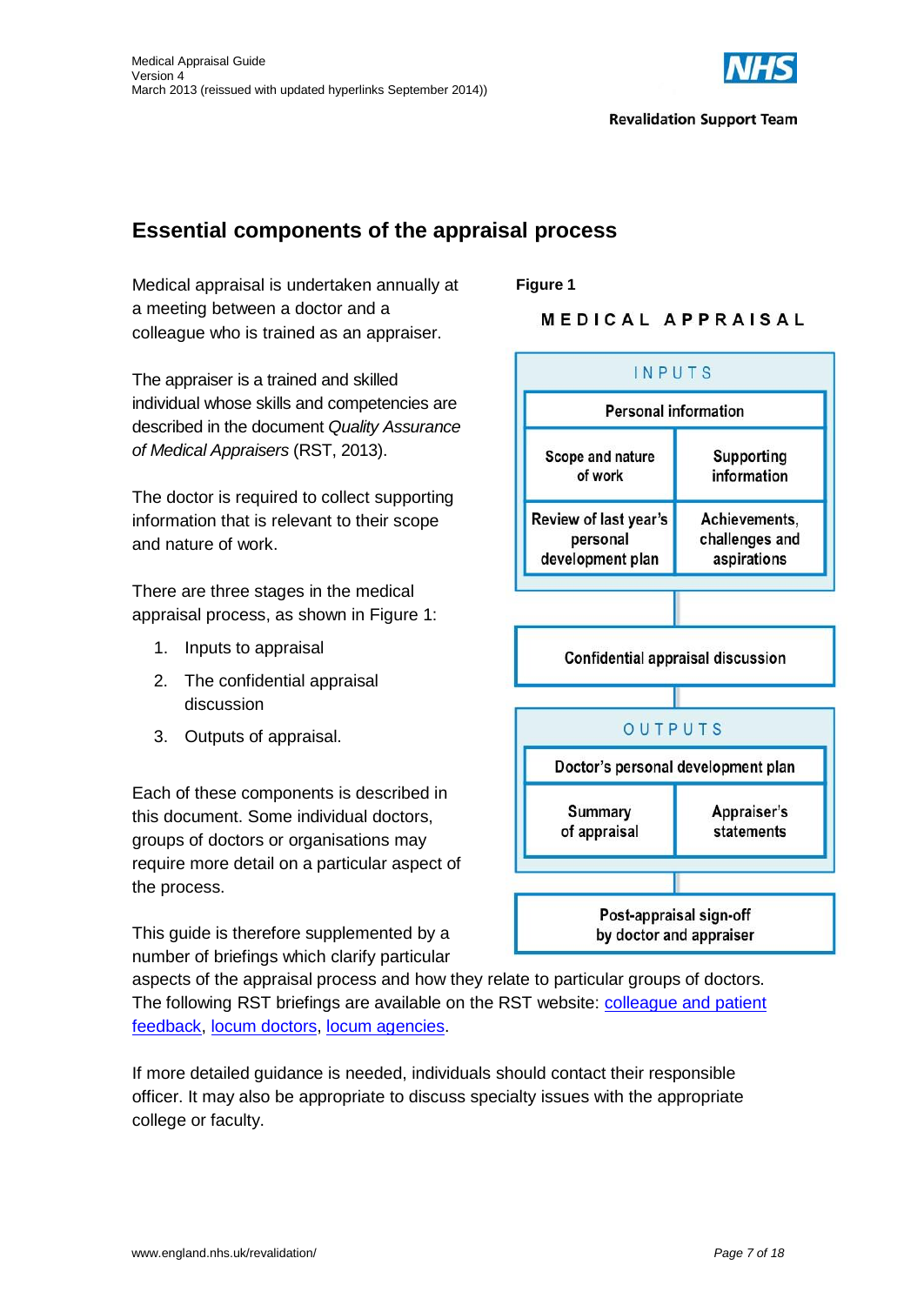

## **Stage 1: Inputs to appraisal**

#### **Doctors contact details**

The doctor's contact details should be provided to ensure that the appraiser can contact the doctor. The date of the appraisal and the designated body with whom the doctor has a prescribed connection should also be recorded.

#### **Scope and nature of work**

The doctor should record the scope and nature of the work that they carry out as a doctor to ensure that the appraiser and the responsible officer understand the doctor's work and practice. This should include all roles and positions in which the doctor has clinical responsibilities and any other roles for which a licence to practise is required.

This should include work for voluntary organisations and work in private or independent practice and should include managerial, educational, research and academic roles.

#### **Supporting information**

The supporting information should relate to the doctor's complete scope and nature of work.

The GMC document, *Supporting Information for Appraisal and Revalidation* describes the six types of supporting information that a doctor will be expected to provide and discuss at appraisal at least once in each five-year cycle. These are:

- 1. Continuing professional development
- 2. Quality improvement activity
- 3. Significant events
- 4. Feedback from colleagues
- 5. Feedback from patients
- 6. Review of complaints and compliments.

*"Until now my appraisal has only concerned my job as a GP. I will now have to include my other roles and I think this will make it a more meaningful and useful process…"*

*General practitioner*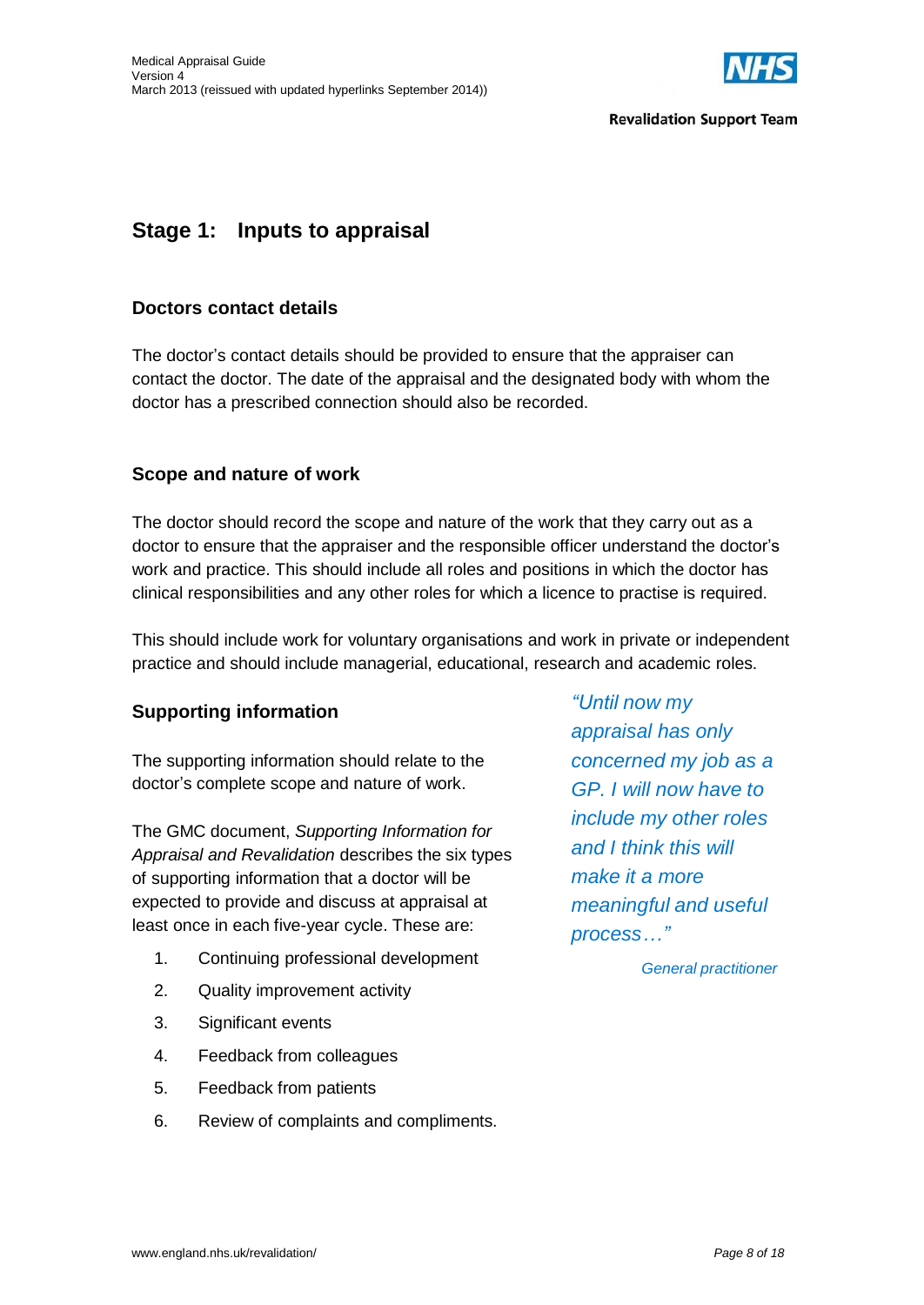

This enables the doctor to demonstrate their practice in the four domains of the *Good Medical Practice Framework for Appraisal and Revalidation*. These four domains are:

1. Knowledge, skills and performance

- 2. Safety and quality
- 3. Communication, partnership and teamwork
- 4. Maintaining trust.

The supporting information is important in itself, but it is also the doctor's reflection on the information and the record of that reflection that informs the appraisal discussion. This allows the appraiser and the doctor to discuss the doctor's practice and performance.

The medical royal colleges and faculties have produced specialty guidance frameworks that offer additional guidance and detail to assist the doctor in preparing for appraisal and demonstrating that they are up to date and fit to practise.

Employing or contracting organisations may expect particular information to be included in the appraisal portfolio or for the individual to demonstrate completion of a relevant element of mandatory or recommended training. It is important to remember that this information may not be required for revalidation.

Appraisal is **not** the forum for the organisation to address specific clinical governance or performance issues.

On occasion, the responsible officer may wish to ensure that certain key items of supporting information are included in the doctor's portfolio and discussed at appraisal so that specific development needs are identified and addressed.

In some settings it is reasonable that this information is sent to the doctor and the appraiser (with the doctor's knowledge).

*"By encouraging our doctors to record the information they need for revalidation in the same place as their record of mandatory training we expect this to be simpler for doctors…"*

> *Medical staffing officer, acute trust*

*"I was worried about collecting the information but when I read the GMC guidance and realised that I could tailor it to my working life I found the appraisal useful. It was my reflection on the information that was the most important thing however…"*

*GP locum*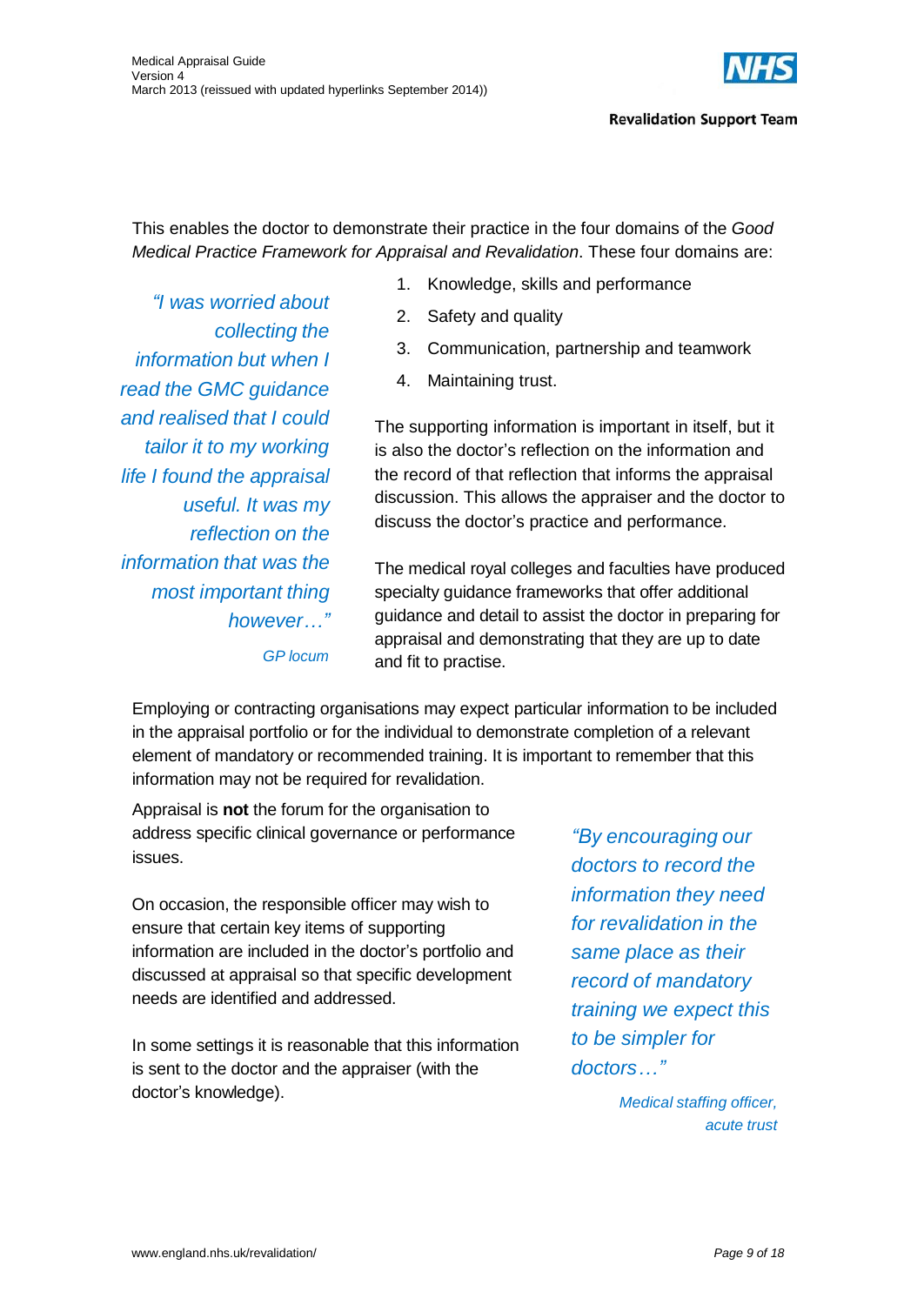

This should be undertaken securely and in accordance with information management guidance. An alternative approach is for the responsible officer to stipulate to the doctor that specific information should be included and to check subsequently in the appraisal summary that the discussion has taken place.

The supporting information is produced on an annual basis, building into a comprehensive portfolio over time. It may be appropriate that in a particular year a doctor will focus more on a particular aspect of supporting information. The scope and nature of work should be fully reflected in the supporting information. Whilst accepting that it may not be appropriate to address each and every aspect of the scope of work every year, reflection on any significant events or complaints should normally be included.

The preparation of the supporting information is important but it is the reflection on the information that will lead to identification of areas for development and improvement.

It is not always necessary for the doctor to record reflection on each and every item of supporting information. It may be more appropriate for the doctor to record reflection on a summary, or

*"The personal development plan is the lynchpin of the doctor's development. However it must remain flexible and reflect the fact that things change in real life…"*

*GP appraiser*

category, of the information. The appraisal process should ensure that suitable reflection occurs.

#### **Review of last year's personal development plan (PDP)**

The doctor should provide commentary on the previous year's personal development plan (PDP) and may also wish to comment on other issues arising from the previous year's appraisal discussion.

It would normally be expected that the objectives laid out in the personal development plan are completed by the time agreed but it should be remembered that circumstances and priorities may have changed (for example, a doctor's job may have changed).

It may also be that some objectives take longer than a year to achieve and it may therefore be inappropriate for the plan to be completed, although this should normally be recognised and agreed at the time the plan is written.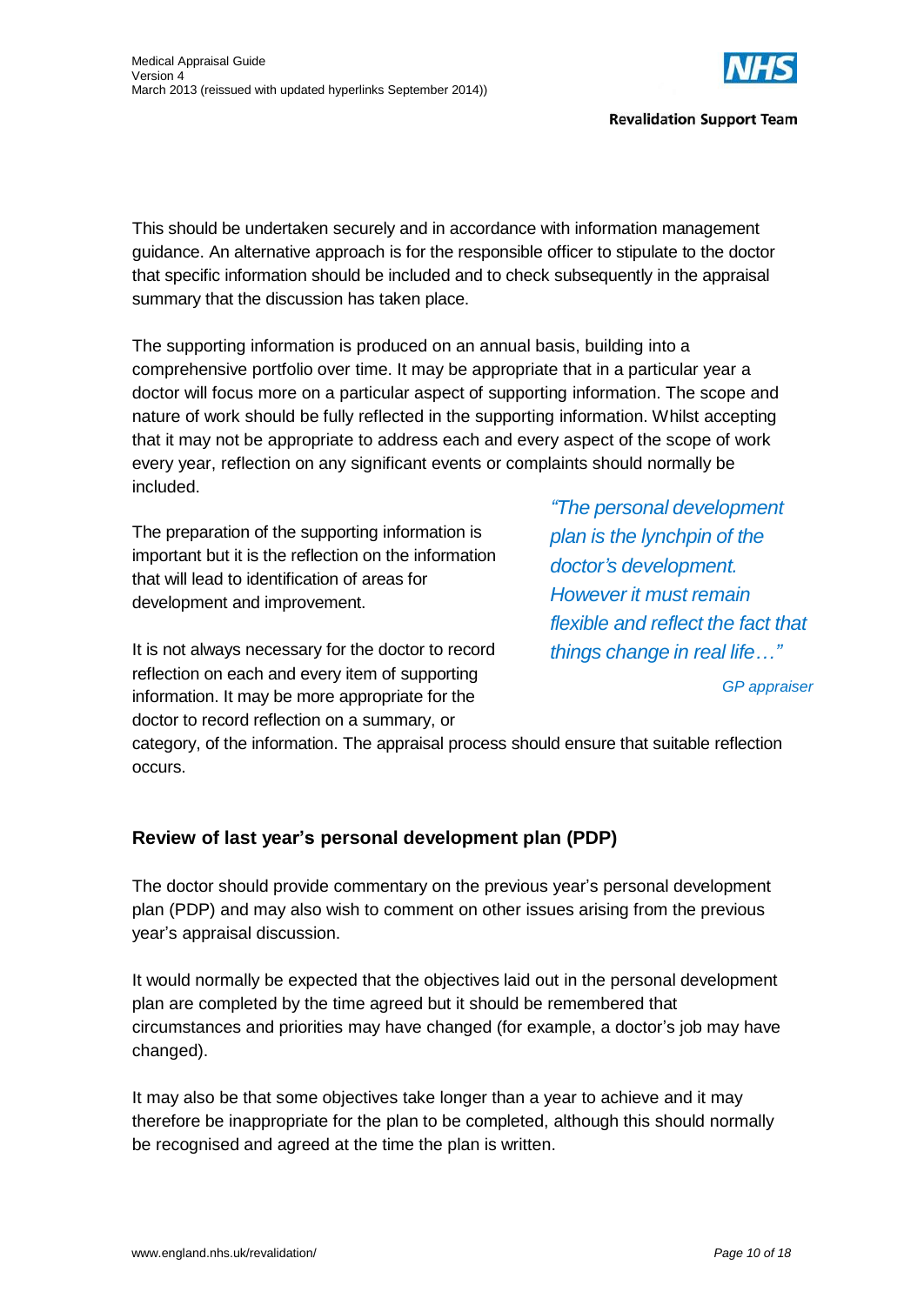

The appraisal portfolio should include the personal development plan and summaries of appraisal discussion for each year in the current revalidation cycle.

#### **Achievements, challenges and aspirations**

The appraisal should provide an opportunity for a general commentary on the doctor's achievements, challenges and aspirations.

This important part of the confidential appraisal discussion offers the doctor an annual opportunity to review practice, chart progress and plan for development, and ensures that the appraisal is a useful process for all doctors. This may not be a requirement for revalidation but it is a vital part of the appraisal process and should be prepared for and addressed appropriately.

#### **Pre-appraisal preparation and reflection**

The doctor should prepare for the appraisal by demonstrating that they have considered how they are continuing to meet the principles and values set out in the four domains of the *Good Medical Practice Framework for Appraisal and Revalidation*.

This reflection should help the doctor and the appraiser prepare for the appraisal and should also help the appraiser summarise the appraisal discussion. The doctor should reflect on their practice and their approach to medicine and consider what the supporting information demonstrates about their practice.

#### **Appraiser's review of the appraisal portfolio**

The appraisal portfolio should normally include:

- supporting information (including a summary of all supporting information in the current revalidation cycle)
- a description of the doctor's scope and nature of work (including any significant changes or circumstances)
- previous personal development plans and summaries of the appraisal discussion for each year in the current revalidation cycle
- a commentary on achievements, challenges and aspirations.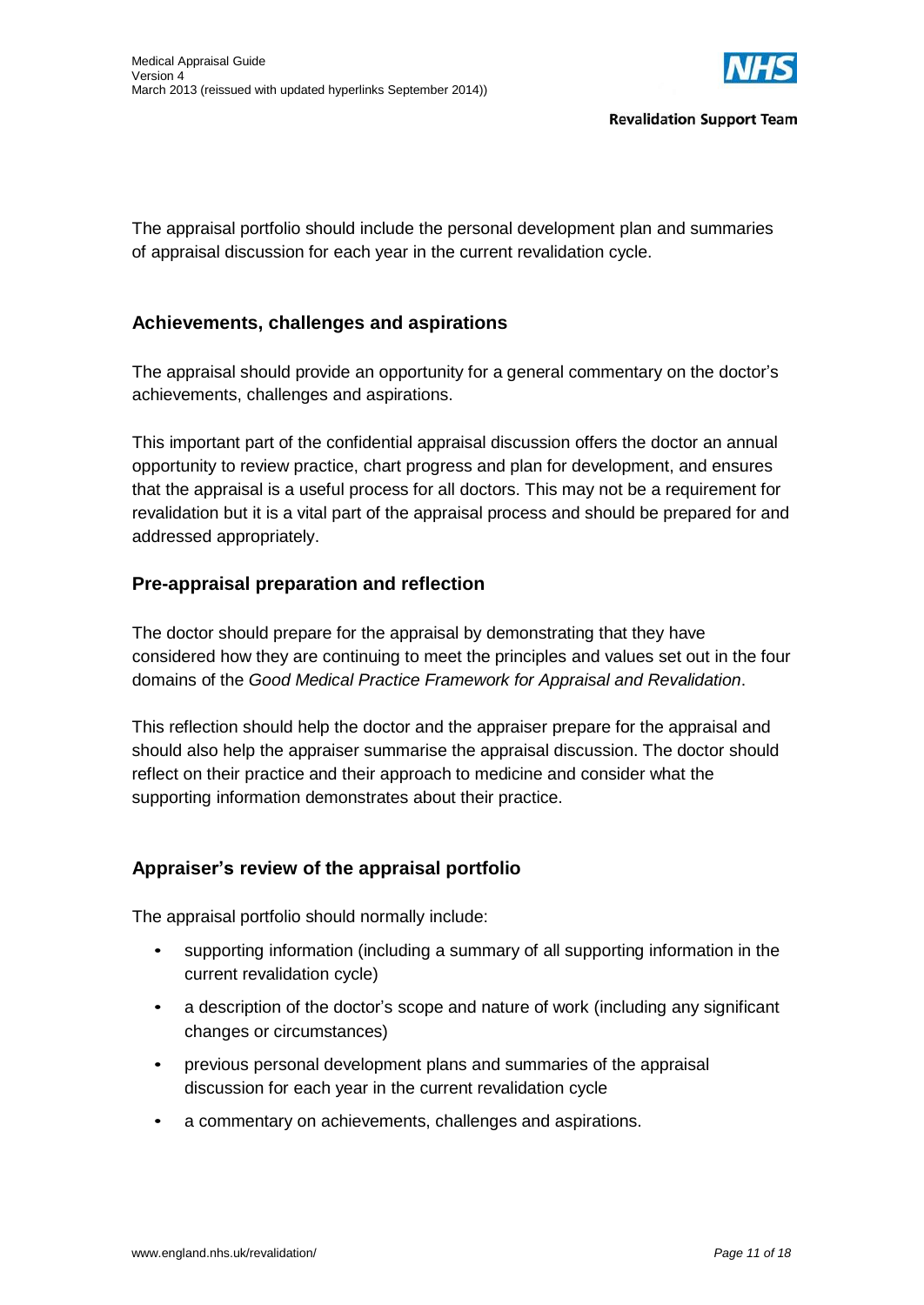

The portfolio should demonstrate that the doctor fulfils the requirements of the *Good Medical Practice Framework for Appraisal and Revalidation*.

If the appraiser is not satisfied that the portfolio is adequate to inform the confidential appraisal discussion then this should be discussed with the doctor. The doctor should be given the opportunity to revise or supplement the portfolio.

In rare circumstances the portfolio may be insufficient to inform a discussion and the appraisal should be postponed.

The appraiser may, however, wish to proceed with the appraisal discussion in order to understand the issues that prevent the doctor from preparing a suitable portfolio. If in doubt, the appraiser or the doctor may wish to discuss this with the appraisal lead, responsible officer or nominated deputy.

#### **Declarations before the appraisal discussion**

Doctors should make a declaration that is visible to the appraiser that demonstrates:

- 1. acceptance of the professional obligations placed on doctors in *Good Medical Practice* in relation to probity and confidentiality
- 2. acceptance of the professional obligations placed on doctors in *Good Medical Practice* in relation to personal health
- 3. personal accountability for accuracy of the supporting information and other material in the appraisal portfolio.

Organisations have an obligation to assist doctors in collecting supporting information for appraisal. A doctor cannot be held responsible for genuine errors in information that has been supplied to them.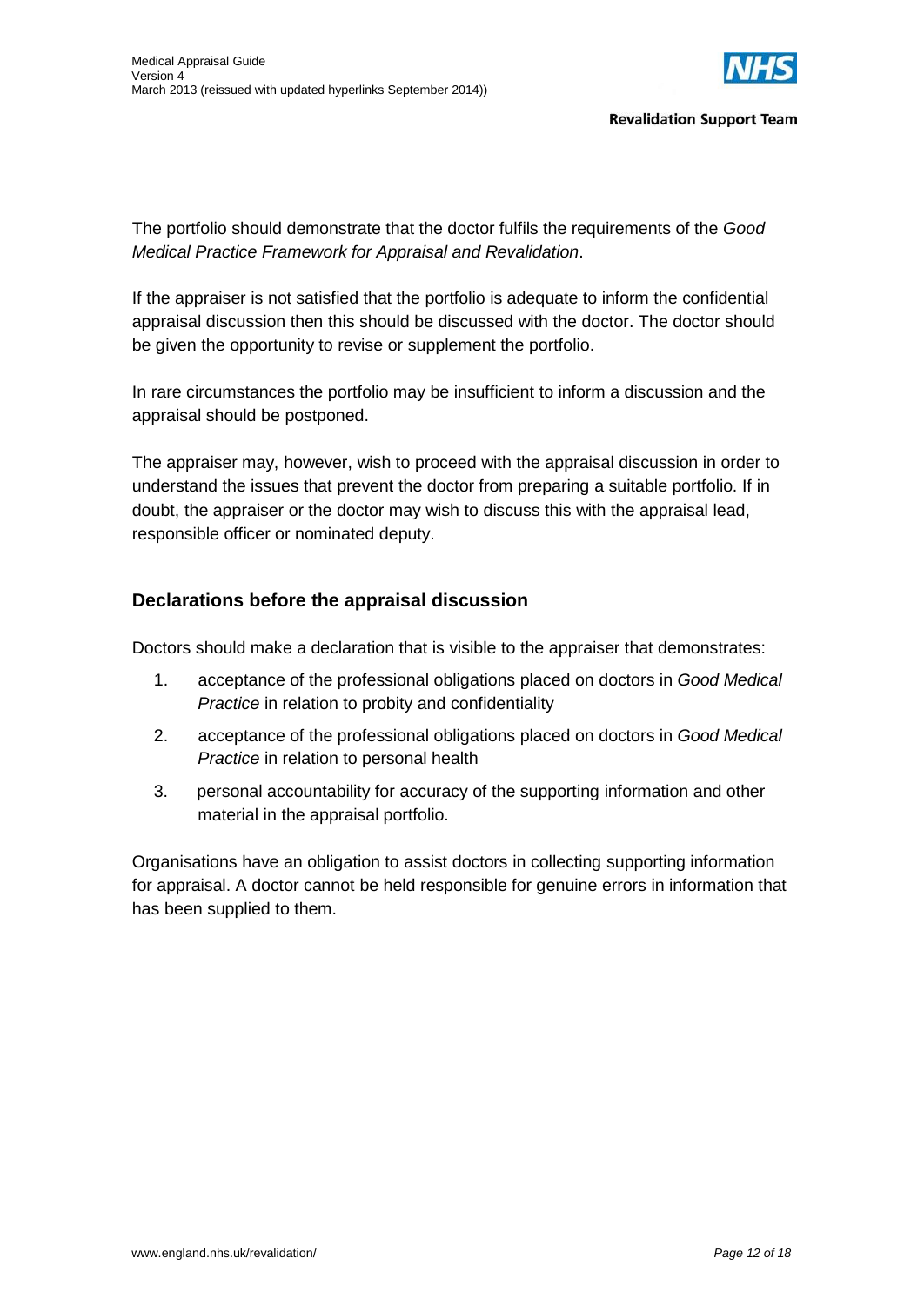

## **Stage 2: The confidential appraisal discussion**

*"My job is to help the doctor think and to hold up a mirror so that they can see themselves more clearly…"*

The confidential appraisal discussion remains at the heart of every effective appraisal process. The appraiser is in a unique position to support, guide and challenge the doctor constructively, having reviewed the supporting information and commentary provided.

*Consultant paediatrician appraiser* It is the appraiser who uses his or her experience and training to facilitate the appraisal discussion in order to achieve the appropriate balance between the four appraisal purposes described on page 6.

The appraisal discussion is confidential and the privacy that this allows is needed to consider some of the more difficult areas that may be raised.

Confidentiality is not absolute, however, and, much like in a doctor-patient consultation, there may be occasions in an appraisal

when the appraiser is obliged to share information gained in the appraisal discussion.

This would clearly be the case should patient safety issues be identified. The appraiser should always act in a professional manner and follow published local procedures where they exist.

When in doubt the appraiser or the doctor may wish to discuss this with the appraisal lead, responsible officer or nominated deputy.

*"I hope doctors and appraisers will see me as a place to get support. I need to understand problems doctors are facing if I am to support them effectively…"*

*Responsible officer*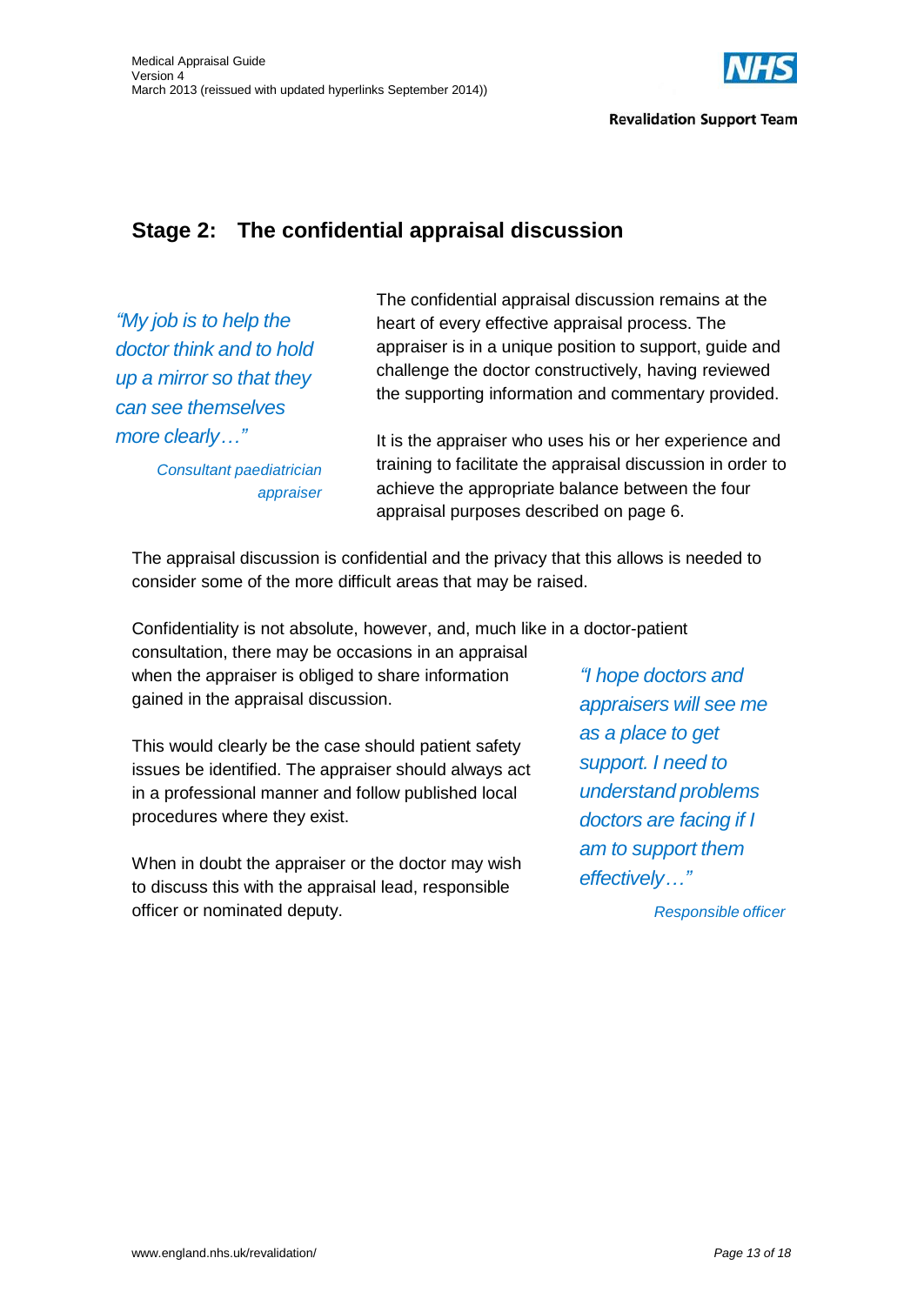

## **Stage 3: Outputs from appraisal**

The doctor and the appraiser should agree how the appraisal should be summarised and how the doctor is going to undertake further professional development.

#### **The doctor's personal development plan (PDP)**

The doctor and the appraiser should agree a new personal development plan at the end of the appraisal.

The plan is an itemised list of personal objectives for the coming year (or, where appropriate, for a longer period).There should be an indication of the period of time in which items should be completed and how completion should be recognised.

The personal development plan represents the main developmental output for the doctor. It may be appropriate to combine this plan with any objectives arising from job planning and from other roles so that the doctor has a single development plan. The doctor should be clear, however, which elements are required for revalidation and which are required for other purposes.

#### **The summary of the appraisal discussion**

The doctor and the appraiser should agree the content of a written summary of the appraisal discussion.

This written summary should cover, as a minimum, an overview of the supporting information and the doctor's accompanying commentary, including the extent to which the supporting information relates to all aspects of the doctor's scope and nature of work. It should also include the key elements of the appraisal discussion itself.

The summary should be structured in line with the four domains of the *Good Medical Practice Framework for Appraisal and Revalidation*.

It may also be helpful for the appraiser to record a brief agreed summary of important issues for the doctor in that year, to ensure continuity from one appraiser to the next.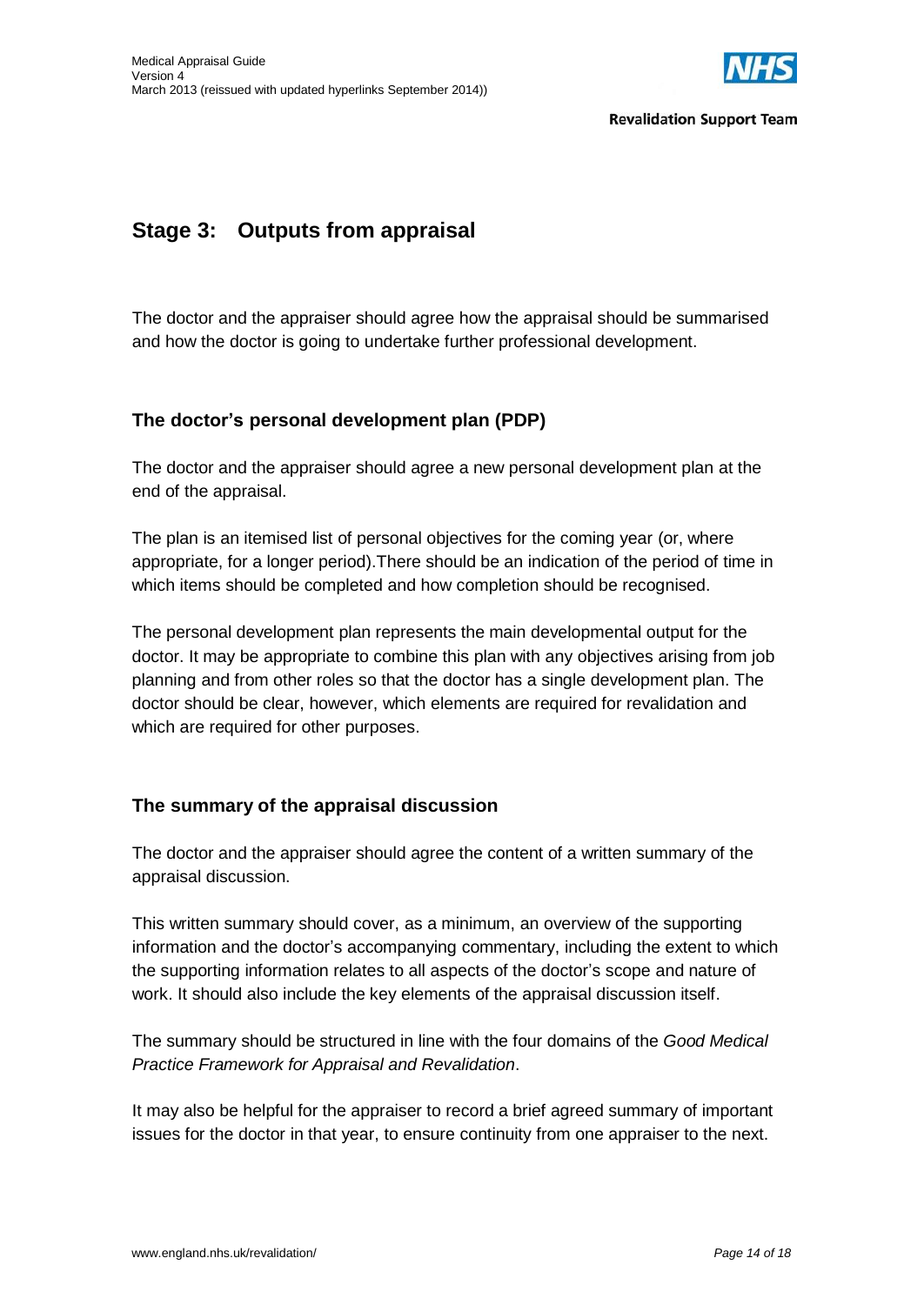

#### **The appraiser's statements**

The appraiser makes a series of statements to the responsible officer that will, in turn, inform the responsible officer's revalidation recommendation to the GMC. The appraiser should discuss these with the doctor.

It may be that there is a clear and understandable reason that an appraiser is unable to make a positive statement. For example, a doctor may not have made significant progress with the previous year's personal development plan because of a period of prolonged sickness.

*"I make a professional judgement, but I am not a judge. My statements are there to help the responsible officer make a fair recommendation to the GMC and to support the doctor, not punish the doctor…"*

*Consultant surgeon appraiser*

If an appraiser is unable to confirm one, or more than one, statement, this does not mean that the

doctor will not be recommended for revalidation, it simply draws an issue to the attention of the responsible officer.

The doctor and the appraiser should each have the opportunity to give comments on the statements to assist the responsible officer in understanding the reasons for the statements that have been made.

The appraiser may also wish to record at this point other issues that the responsible officer should be aware of that may be relevant to the revalidation recommendation.

It would be inappropriate for the appraiser to report issues without the doctor's knowledge.

The appraiser's statements should confirm that:

- 1. An appraisal has taken place that reflects the whole of a doctor's scope of work and addresses the principles and values set out in *Good Medical Practice.*
- 2. Appropriate supporting information has been presented in accordance with the *Good Medical Practice Framework for Appraisal and Revalidation* and this reflects the nature and scope of the doctor's work.
- 3. A review that demonstrates appropriate progress against last year's personal development plan has taken place.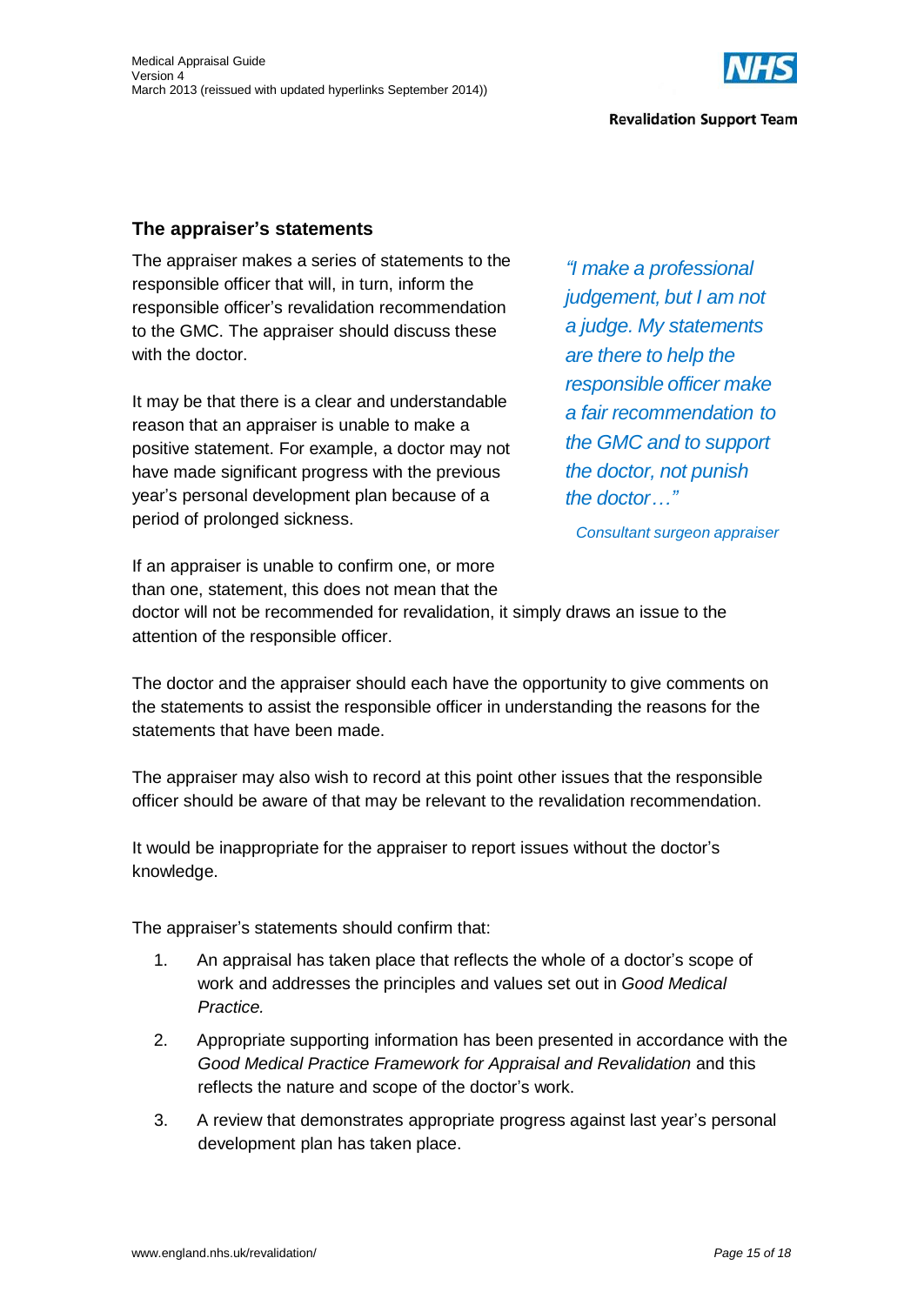

4. An agreement has been reached with the doctor about a new personal development plan and any associated actions for the coming year.

The appraiser must remain aware when conducting an appraisal of their duty as a doctor as laid out in *Good Medical Practice*. The appraisal summary should include a confirmation from the appraiser that they are aware of those duties.

*"I understand that I must protect patients from risk of harm posed by another colleague's conduct, performance or health. The safety of patients must come first at all times. If I have concerns that a colleague may not be fit to practise, I am aware that I must take appropriate steps without delay, so that the concerns are investigated and patients protected where necessary."*

This provides the context for a further statement that:

5. No information has been presented or discussed in the appraisal that raises a concern about the doctor's fitness to practise.

The appraiser and the doctor should both confirm that they agree with the outputs of appraisal and that a record will be provided to the responsible officer.

If agreement cannot be reached the responsible officer should be informed. In this instance, the appraiser should still submit the outputs of the appraisal, but the responsible officer should take steps to understand the reasons for the disagreement.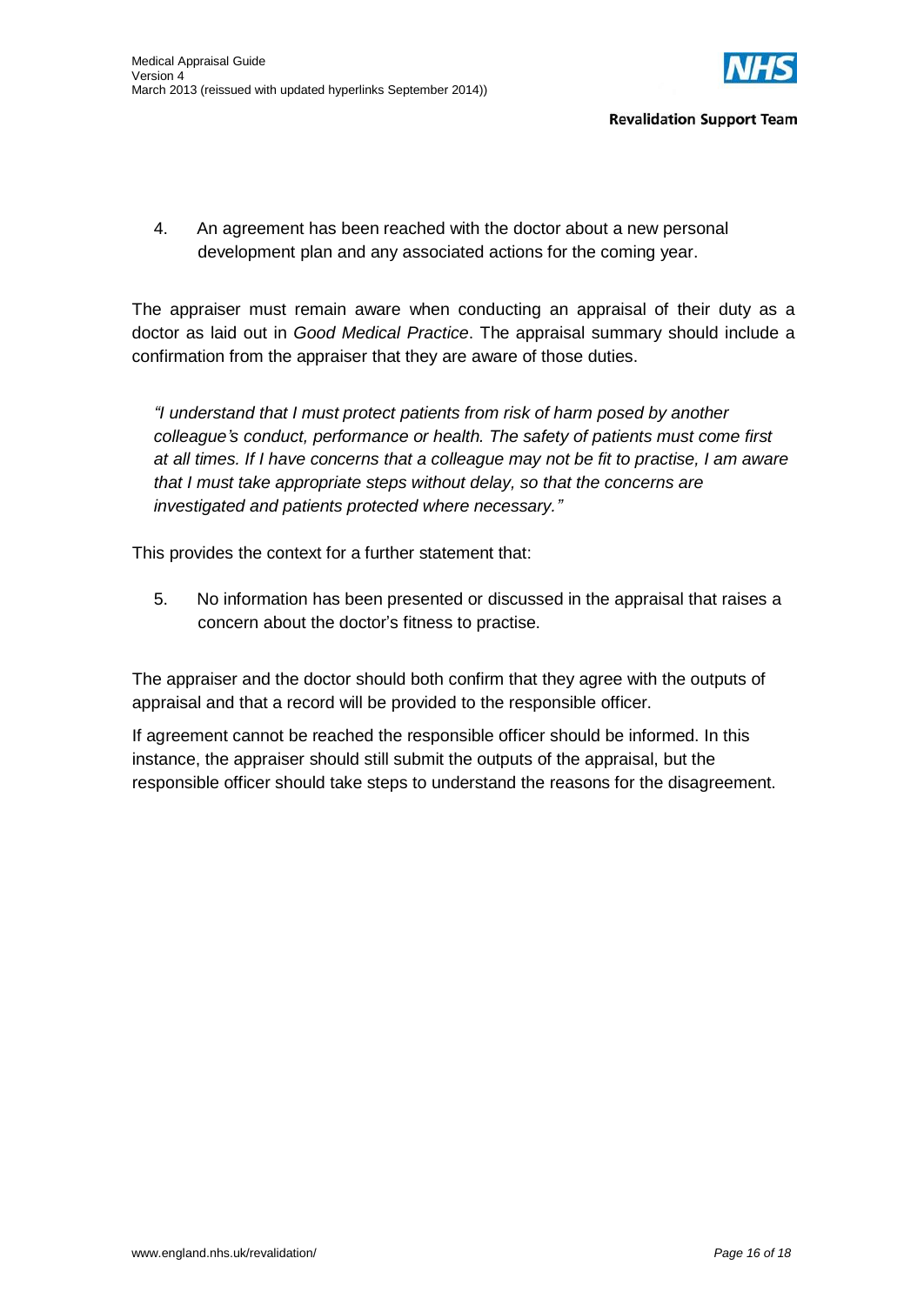

## **Conclusion**

Medical appraisal has evolved to become part of the framework of support and supervision of doctors in many parts of the health sector. In revalidation, appraisal now becomes a universal process, based on the GMC's *Good Medical Practice*.

In setting out the essential components of medical appraisal, the *Medical Appraisal Guide* lays the foundations for the delivery of a consistent process across England.

Effective medical appraisal will inform a doctor's professional development needs and aspirations. It will also allow appraisers and responsible officers to have confidence that doctors remain up to date and fit to practise according to the values and principles of *Good Medical Practice*. Along with clinical governance processes and the management structures within organisations, this will allow responsible officers to make informed revalidation recommendations to the GMC.

This in turn will allow revalidation to serve its primary purposes of promoting improvements in patient safety and in the continuing support and improvement of doctors' practice.